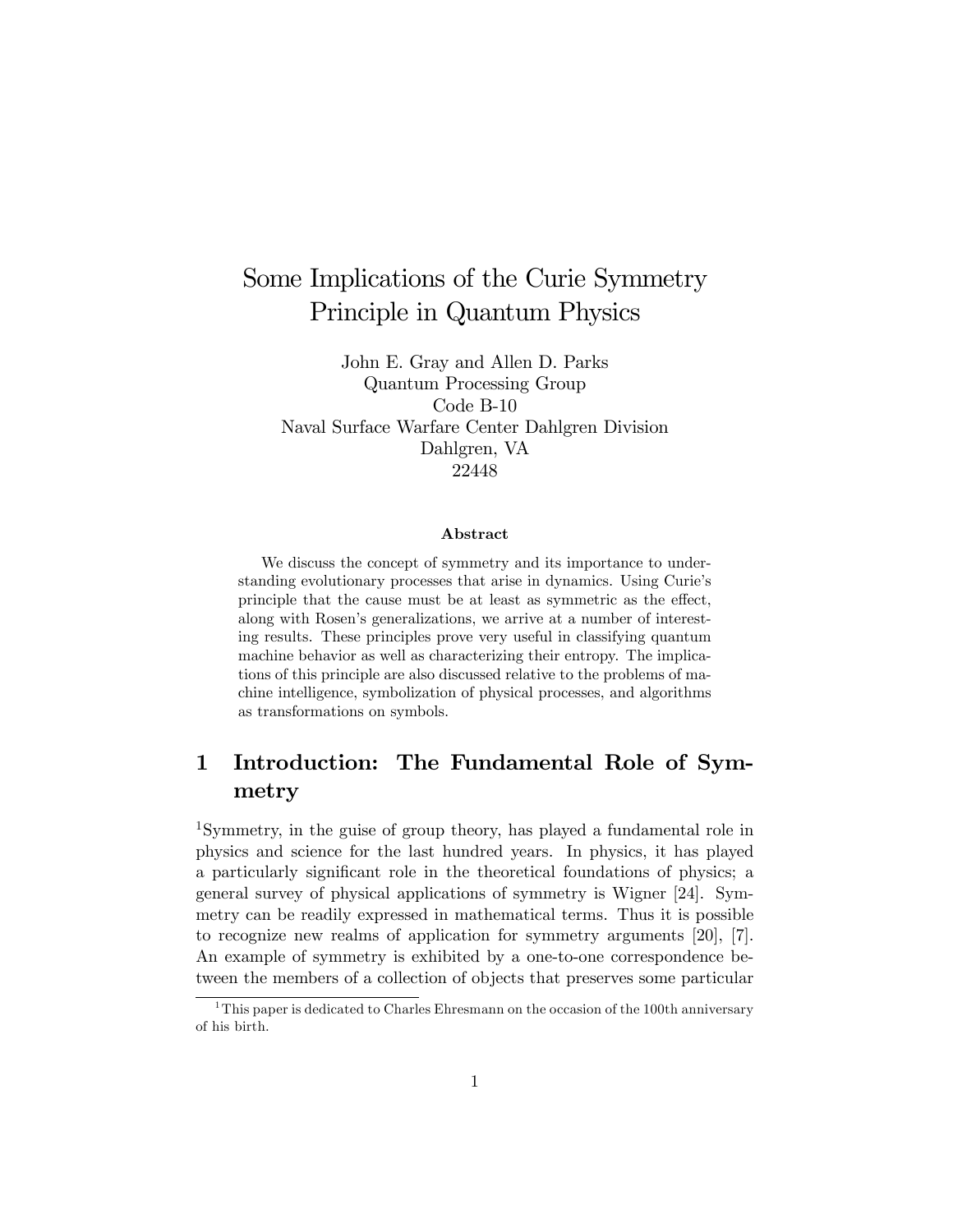property or properties associated with the collection. For example, rotate an n-gon about its center through a  $360/n$  degree angle. Each point of the n-gon other than its center is transformed into a point  $360/n$  degrees away. This rotation, which preserves the shape of the n-gon, is a symmetry of the n-gon. A square, for example, has a total of eight symmetries: rotations through 90<sup>°</sup>, 180<sup>°</sup>, or 270<sup>°</sup> degrees; reflection across one diagonal; a reflection followed by rotations through  $90^{\circ}$ ,  $180^{\circ}$ , or  $270^{\circ}$  and the identity transformation which corresponds to a 360<sup>°</sup> rotation about the center.

In general, a symmetry is a 1-1 correspondence between elements in a set which preserve some property associated with the set. All such symmetries along with their bijective inverses and the identity map forms a group under composition of maps. Thus, if f and g are symmetries taking points x and y to points  $f(x)$  and  $g(y)$ , respectively, then composition of f and g (f  $\circ g$ ) is the transformation taking x to  $f(g(x))$  which is also a transformation symmetry. Furthermore, the inverse of symmetry  $f$ , which is the transformation taking the point  $f(x)$  to the point x, is also a symmetry. The group of such maps is commonly called the **symmetry group** for the set. Symmetry has usually been associated with geometry (size and shape), but need not be since other types of properties can be preserved by bijective maps: e.g., if a and  $b$  are siblings, then so are  $b$  and  $a$ . Therefore the transformation taking a to b and b to a preserves this form of kinship. Indeed, any bijective map between the members of a family which preserves the sibling relationship can be viewed as a "sibling symmetry".

In the sciences, symmetry arguments are often used to deduce equations underlying a theory. A symmetry is proposed, the equations preserved by it  $\sim$  or compatible with it in an appropriate sense— are identified as candidates. Additional symmetries may further narrow the field of candidates. In art, symmetry can be linked to the aesthetic nature of harmony and composition. It can be argued that the same applies to sciences, e. g. if an equation or physical principle is considered beautiful, then probably an underlying symmetry is the source of the appeal (*Dirac's principle of aesthetics*). Abstraction of some principle from the natural world, such as symmetry, is central to the exploration of properties of symbols as well as the machines that manipulate the symbols. The nature of the symbolization process is important in understanding the physical world, but is not widely recognized as being so. Symbolization is an aspect of understanding the physics of computation and generalizations of physical models of computation. Symmetry plays an important role in symbolization.

The ability to abstract the world within language is perhaps the most unique tool human beings have; it has enabled us to construct new universes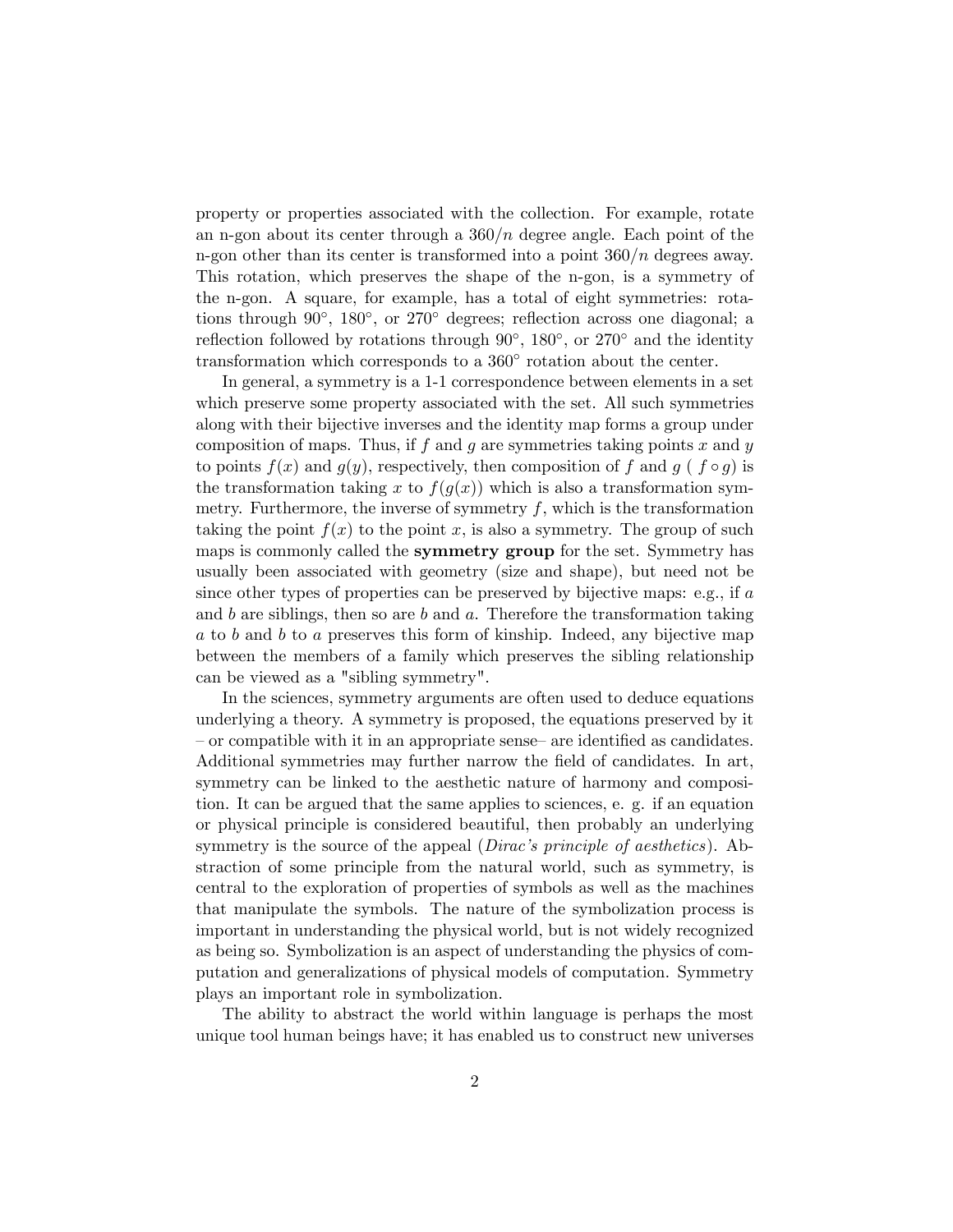and describes the world around us. The origins of mathematics are lost in antiquity. However, it is related to some "sense of number" and enumeration (one-to-one correspondence between a marker system and a collection of objects) that most higher animals seem to posses. Most mathematicians agree that mathematics is not culture specific. Any sufficiently advanced civilization has developed a mathematical system based on three speciÖc aspects of mathematics: numbers (accounting at a minimum, number theory), measurement (measure, weight, length, and ultimately some form of geometry), and abstract rule based systems (algebras or algorithms of some type). The issue of science is more problematic: it requires the ability to make comparisons—either by measurement or reduction to numbers. Thus, instrumentation plays a fundamental role. The use of scientific instruments allows one to deconstruct reality in terms of measurements that are based on some type of comparison. These instruments, while not typically thought to be abstractions, are ultimately the symbolizations that we associate with "reduction to number" and are based on relativity few mathematical concepts. Primary among these are notions of proportion, angle, length, similarity, correspondence, greater than, equality, and number. No scientific instrument functions without usage of a variety constructs based on strings of analogies using these concepts. An understanding of the abstractions associated with instrumentation plays a fundamental role in the limits of the imagination.

The essence of the physics model of reality has been to compute with numbers. However, numbers don't always capture the essence of reality; instead a better thread is achieved with words, perceptions, and models [26]. This realization is what motivated Zadeh to propose "fuzzy logic". Some applications require "computing with words" rather than computing with numbers ([26], [27], [28], [29], [30]). A measurement process using numbers and associated with perceptions by an individual or a poorly performing instrument typically lack the clarity to capture an attribute. A less crisp concept such as a "word descriptions" often works better in such cases. The symbolic process that reduces an observation to a number amounts to imposing the algebraic structure upon an observation. By saying that an observation does not lead to the crisp concept of a number, implies that the algebra associated with the measurement process has less structure than the symbolic algebra associated with number. This has important consequences that were first noted by Curie.

One hundred years ago Pierre Curie ([2],[18]) wrote a paper on symmetry in physics that can be efficiently encoded as the koan "the effect is at least as symmetric as the cause". The implications of this principle and its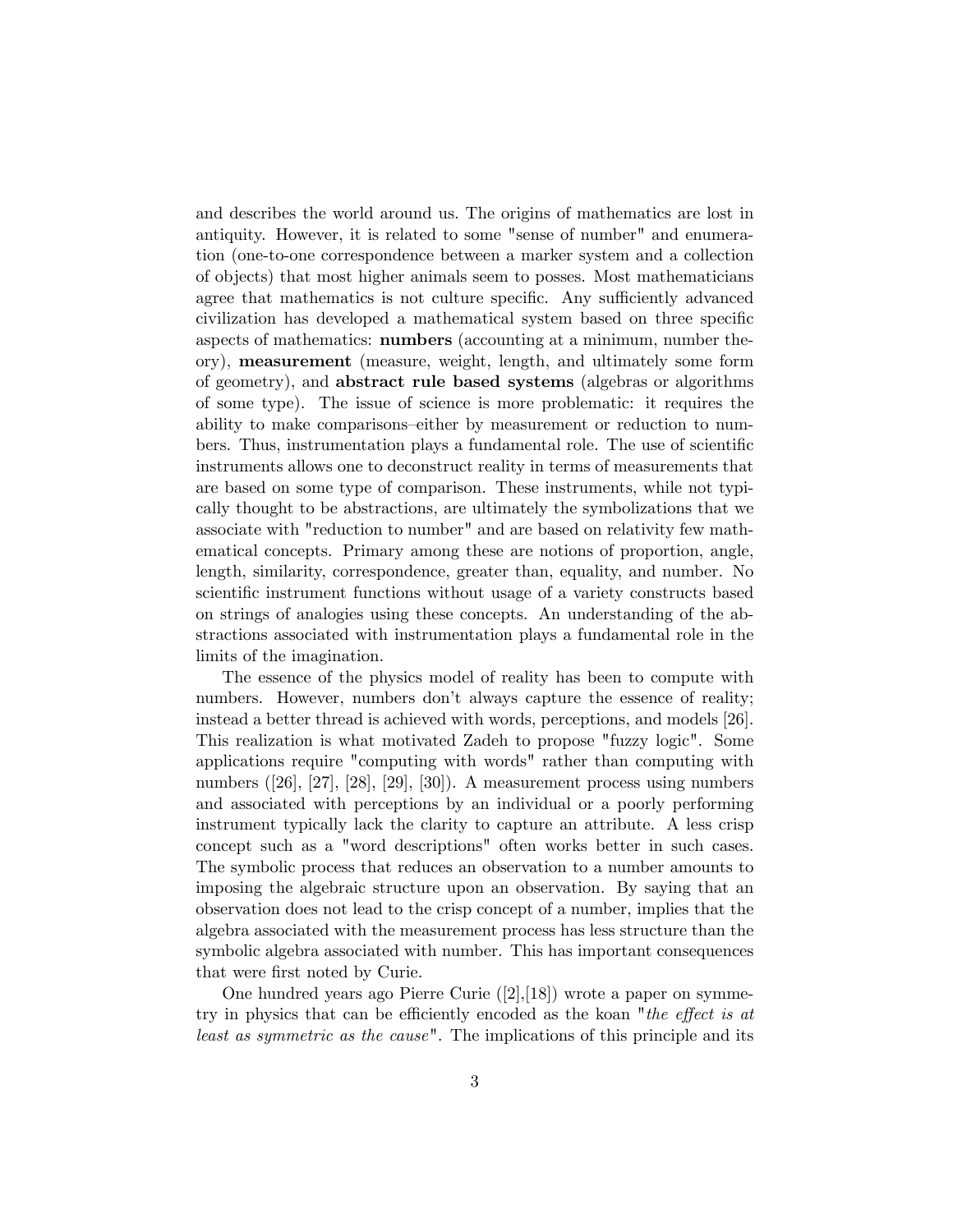extensions are of particular interest. In particular, we are interested in how this notion of symmetry effects the behavior of finite state machines, as well as the implications of behavior on the understanding of intelligence. Based on the original Currie principle, Rosen [20] has expanded Currie's notions to argue that the relationship of symmetry to physics can be expressed in terms of six core symmetry principles. Two such aspects of symmetry are of particular interest, namely Rosen's **Symmetry Principle for Processes**, which states: the "initial" symmetry group (that of the cause) is a subgroup of the "final" symmetry group (that of the effect), and his **Special Symmetry** Evolution Principle, which states: as a qausi-isolated system evolves, the populations of the equivalence subspaces (equivalence classes) of the sequence of the states through which it passes cannot decrease, but either remain constant or increase. These principles have been used implicitly in physics over the years, but largely without recognition of their importance–particularly with reference to quantum machine operations and their implications, as well as the importance of symbolization to symbolization and how it effects computation. The most straightforward approach to understanding Rosenís symmetry principles is to first examine cyclic quantum state machines.

# 2 Finite Cyclic Quantum State Machines and Their **Symmetries**

#### 2.1 Introduction to FCQSMs

The notion of a quantum state machine (QSM) was first introduced by Gudder [9] who took the traditional formalism of state and transition function and modified them appropriately for quantum mechanical systems based on work by  $[15]$ . Gudder's QSM is a simple quantum system which has no inputs or outputs and evolves from one state to another in simple equally spaced time steps. Parks [16] wrote a paper on finite cyclic quantum state machines (FCQSM), which are a further simplification of QSM that they evolve in a finite dimensional Hilbert space and return to their initial state after a finite number of steps. Parks explored a number of properties of such machines. and was able to show that FCQSMs always exhibit symmetries consistent with Curieís Principle and Rosenís Symmetry Evolution Principle, but are often inconsistent with Rosenís Symmetry Principle for Processes. These symmetry preserving and breaking properties exhibited by FCQSMs have some interesting implications about the nature of simulation that relate to intelligence, and also raise some interesting philosophical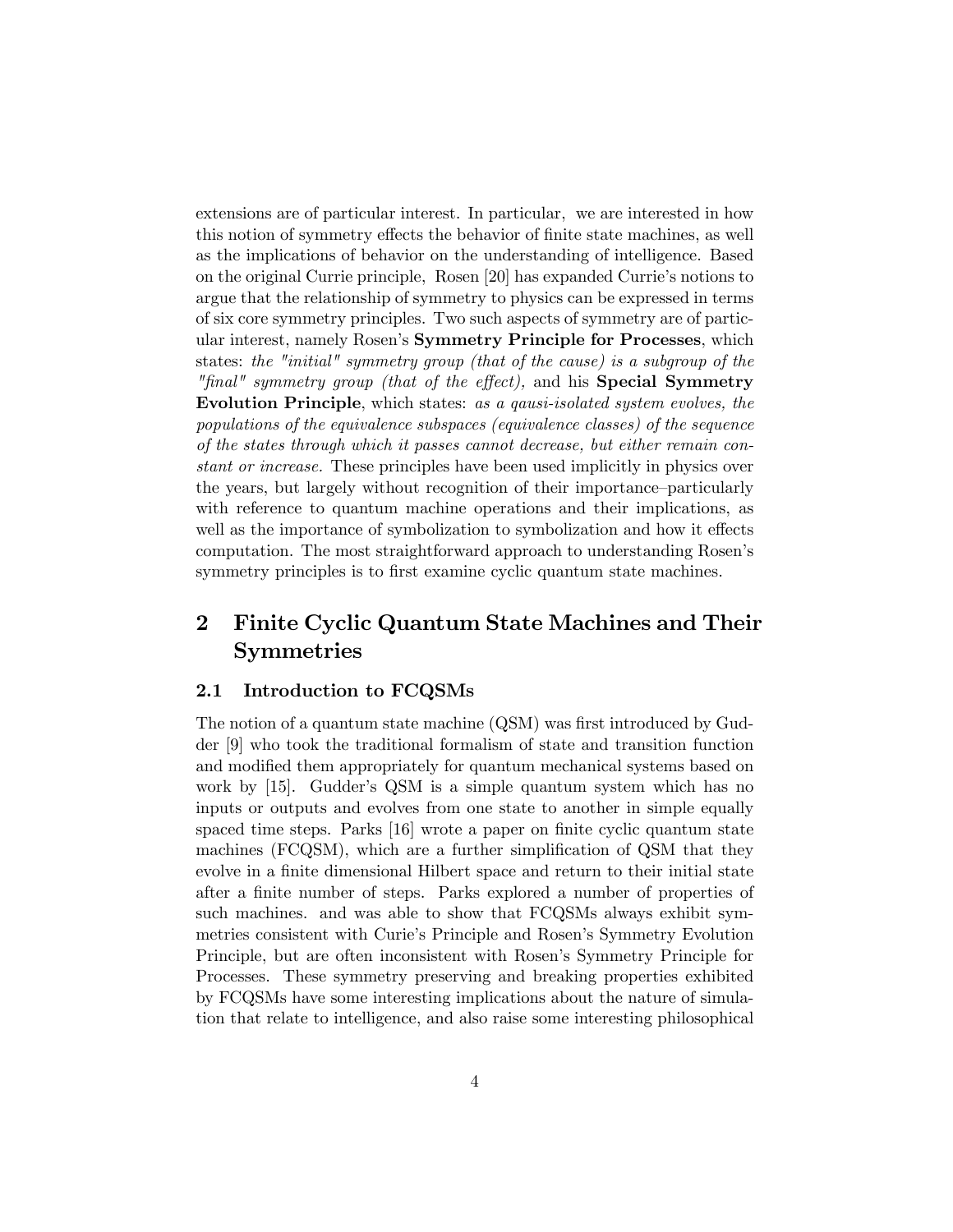questions.

We first explore the nature of the symmetries associated with FCQSM. Recall that a quantum system, with normalized states  $|\Psi\rangle$ , belong to a  $(n+1)$ -dimensional Hilbert space  $\mathbb{C}^{n+1}$  (C is set of complex numbers with  $n \geq 1$ ) defined by the set  $\mathcal{H} = \{|\Psi\rangle \in \mathbb{C}^{n+1} : \langle \Psi, \Psi \rangle = 1\}$ . The set of states H is homeomorphic to the unit sphere  $S^{2n+1}$ , i.e. there exists a homeomorphism f such that  $f : \mathcal{H} \rightarrow S^{2n+1}$ . Also, the sequential application of  $\hat{U}(\Delta t)$  m times to  $|\Psi_0\rangle$  produces a closed cycle of length m in H which corresponds to the dynamic evolution of a FCQSM in  $H$ :

$$
|\Psi_0\rangle \stackrel{\hat{U}}{\Rightarrow} |\Psi_1\rangle \stackrel{\hat{U}}{\Rightarrow} |\Psi_2\rangle \stackrel{\hat{U}}{\Rightarrow} \dots \stackrel{\hat{U}}{\Rightarrow} |\Psi_{m-1}\rangle \stackrel{\hat{U}}{\Rightarrow} |\Psi_m\rangle = |\Psi_0\rangle.
$$
 (1)

Thus, for a given integer  $k \geq 1$ , we have the state evolution rule:

$$
\hat{U}^{k}(\Delta t) \left| \Psi_{0} \right\rangle = \hat{U}^{k \mod m}(\Delta t) \left| \Psi_{0} \right\rangle = \left| \Psi_{k \mod m} \right\rangle \tag{2}
$$

which implies that the group  $\langle \hat{U}(\Delta t) \rangle$  generated by  $\hat{U}(\Delta t)$  is isomorphic to the finite cyclic group  $\mathbb{Z}_m$  of order m. There are two maps that define the dynamics of the FCQSM: the map  $\theta$  :  $\langle \hat{U}(\Delta t) \rangle$  $\times$   $\mathcal{H} \rightarrow \mathcal{H}$  defined by  $\theta\left(\hat{U}^k(\Delta t),|\Psi\rangle\right) = \hat{U}^k(\Delta t)|\Psi\rangle$  for  $1 \leq k \leq m$  describes the dynamics of the FCQSM as well as the map  $\varphi = f \circ \theta \circ (\alpha \times f)^{-1}$  which provides the communative diagram

$$
\langle \hat{U}(\Delta t) \rangle \times \mathcal{H} \xrightarrow{\theta} \mathcal{H}
$$
\n
$$
\downarrow (\alpha \times f) \qquad \qquad \downarrow f \qquad \qquad \text{(Group & State Relabeling Diagram)}
$$
\n
$$
\mathbb{Z}_m \times S^{2n+1} \xrightarrow{\varphi} S^{2n+1}
$$

Here  $\alpha$  :  $\langle \hat{U}(\Delta t) \rangle \rightarrow \mathbb{Z}_m$  is the group isomorphism mentioned above. Thus, the two maps relabel group elements and states in a manner that preserve the group properties of  $\langle \hat{U}(\Delta t) \rangle$  and the topological properties of H. The characteristics of the Group & State Relabeling Diagram allow us to characterize the dynamics of FCQSMs using the properties of  $\varphi$ . One can then refer to all machines as  $(m, n)$  – FCQSM where m refers to the order of  $\mathbb{Z}_m$ and *n* refers to the dimension of  $S^{2n+1}$  and the machine is said to "be defined by  $\mathbb{Z}_m$ ". Note that the  $(m, 1)$  – FCQSMs are *qubit machines*-finite cyclic processes in two dimensional Hilbert spaces.

It is shown in [16] that the map  $\varphi$  defines a continuous free left  $\mathbb{Z}_m$ -action on  $S^{2n+1}$ . As a consequence of this there exists an induced canonical projection  $p: S^{2n+1}/\mathbb{Z}_m$  which is also a universal covering . Here,  $S^{2n+1}/\mathbb{Z}_m$  is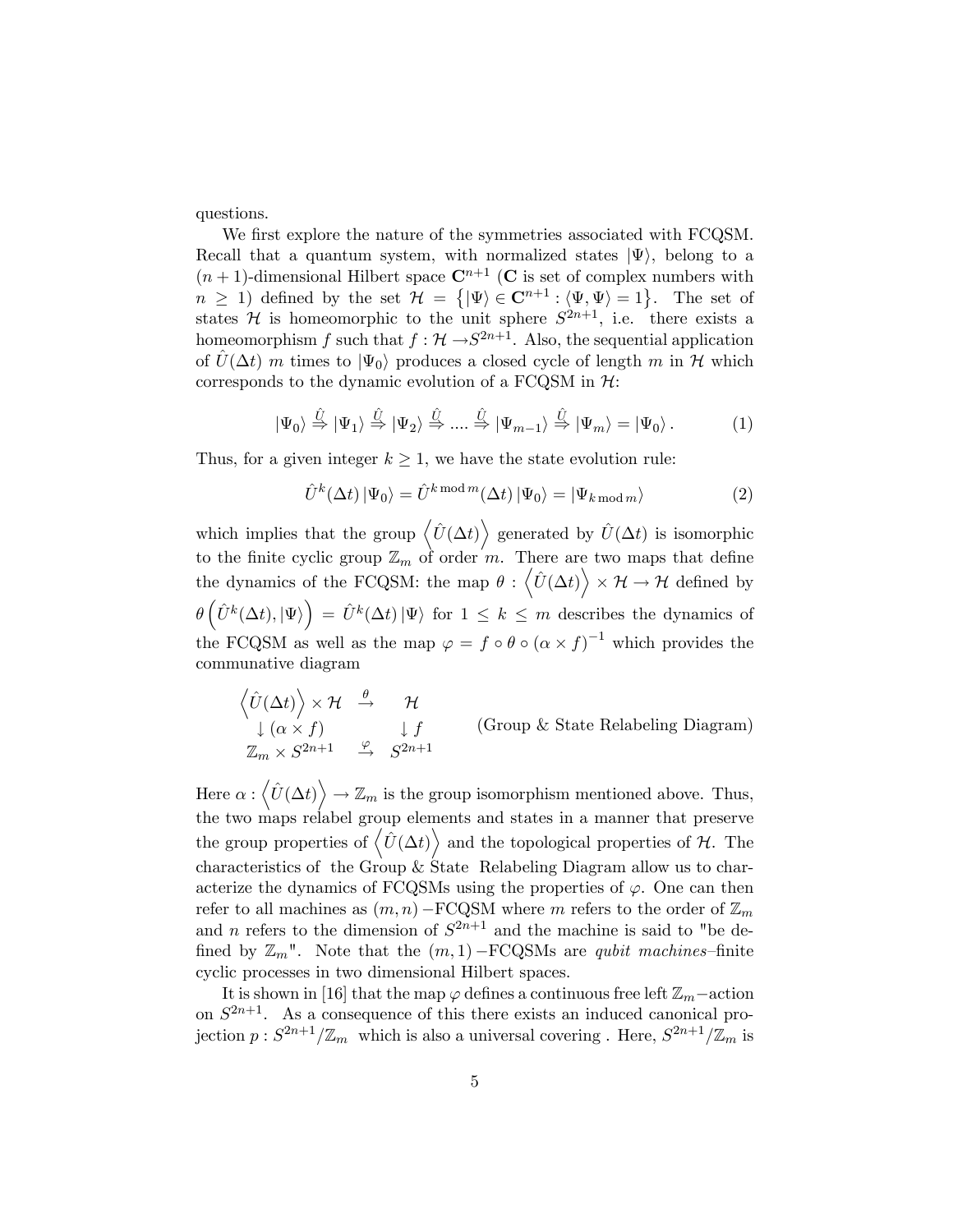the quotient space generalized by the action  $\varphi$ . Each point x in  $S^{2n+1}/\mathbb{Z}_m$ is a process cycle and each fiber  $p^{-1}(x)$  is the set of states in the cycle.

**Definition:** A  $(m, n)$  – FCQSM simulates an  $(m', n)$  – FCQSM if there exists a surjective map  $r: S^{2n+1}/\mathbb{Z}_{m'} \to S^{2n+1}/\mathbb{Z}_m$  such that the diagram

$$
S^{2n+1}
$$
\n
$$
S^{2n+1}/\mathbb{Z}_{m'}
$$
\n
$$
S^{2n+1}/\mathbb{Z}_{m'}
$$
\n
$$
S^{2n+1}/\mathbb{Z}_{m}
$$
\n(FCQSM Simulation Diagram)

commutes.

The usefulness of this concept of simulation is due to the following theorem (see [16] for proof). It allows one to consider the concept of selfsimulation via subgroups of  $\mathbb{Z}_m$ .

Self Simulation Theorem (SST): Let  $\mathcal M$  be a FCQSM defined by  $\mathbb Z_m$ . For every non-trivial subgroup of  $\mathbb{Z}_m$ , there is a FCQSM that is simulated by  $\mathcal{M}$ .

Such simulations are called  $(m, n) / (m', n)$  simulations and M is said to be  $(m', n)$  capable. The meaning of the  $(m, n) / (m', n)$  simulation is that [16]:

"the states of the process cycles for  $(m, n)$  -FCQSMs 'geometrically register' the states of the process cycles for  $(m', n)$  – FCQSMs such that each  $(m, n)$  – FCQSM cycle 'registers'  $m/m'$   $(m', n)$  – FCQSM cycles."

This leads to the following definition and theorem:

**Definition** (simulation ratio): The simulation ratio  $\sigma$  is defined as the group index

$$
\sigma = [\mathbb{Z}_m : \mathbb{Z}_{m'}] \equiv \frac{|\mathbb{Z}_m|}{|\mathbb{Z}_{m'}|} = \frac{m}{m'}
$$
(3)

where  $|G|$  is the order of the group G (which implies the following theorem).

Short Exact Sequence Theorem: For every  $(m, n) / (m', n)$  simula*tion* for which  $m \neq m'$ , there exist short exact sequence

$$
1 \to \mathbb{Z}_{m'} \xrightarrow{\iota} \mathbb{Z}_m \xrightarrow{\vartheta} \mathbb{Z}_{\sigma} \to 1
$$
 (Short Exact Sequence)

where  $\iota$  is an injective homorphism and  $\vartheta$  is a surmorphism ((see [16] for proof)).

One observes that the quotient group  $\mathbb{Z}_m/\mathbb{Z}_{m'} \approx \mathbb{Z}_\sigma$  in the short exact sequence defines a  $(\sigma, n)$  – FCQSM quotient machine when  $m \neq m'$ . A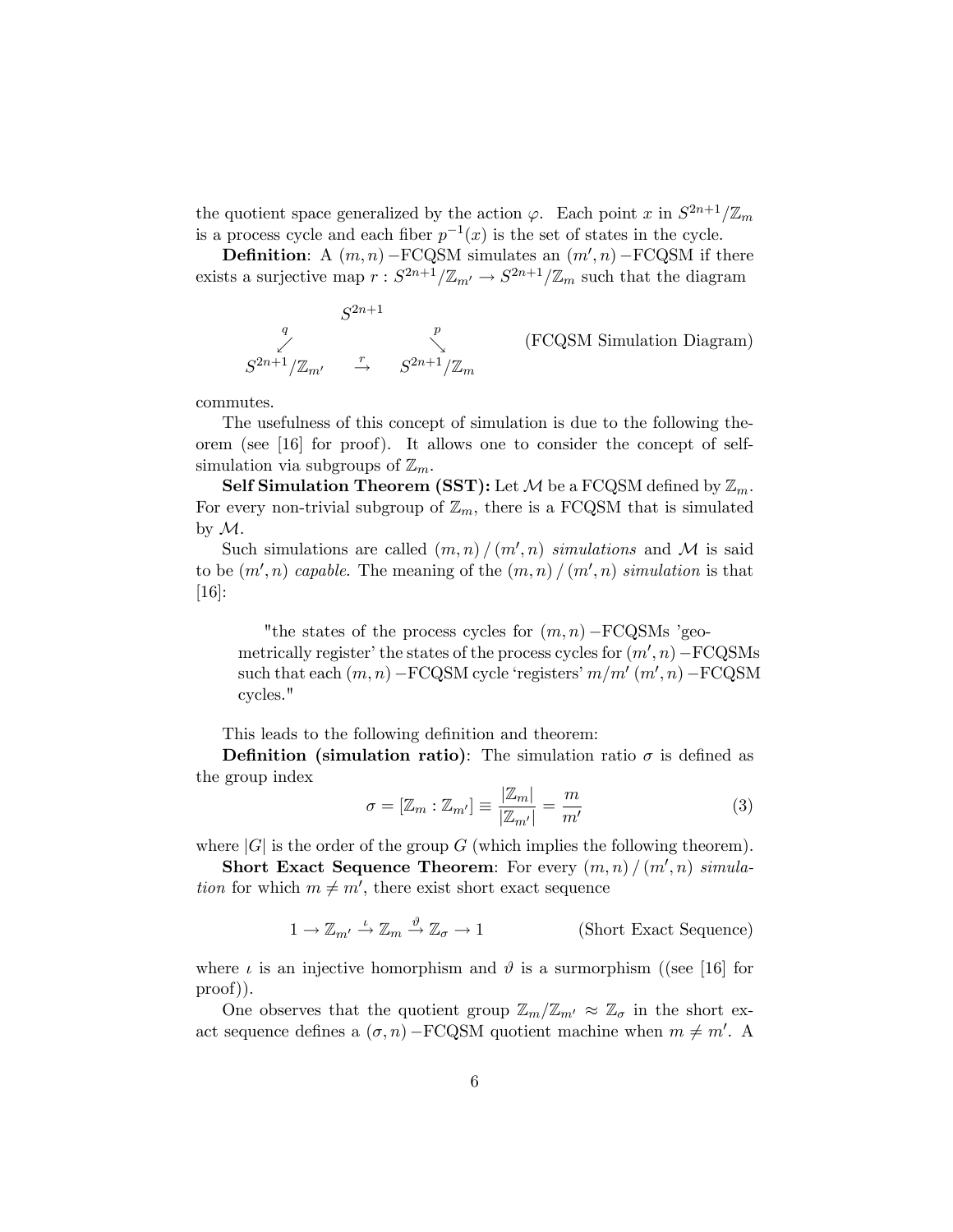$(m, n) / (m', n) - simulation$  for which  $m \neq m'$  splits if its short exact sequence splits, i.e. when  $\mathbb{Z}_m \approx \mathbb{Z}_{\sigma} \oplus \mathbb{Z}_{m'}$  (here  $\approx$  "is isomorphic to" and  $\oplus$ denotes "direct sum of Abelian groups"), and an  $(m, n)$  –  $FCQSM$  which exhibits a split simulation is said to a split FCQSM. It may therefore be concluded from the following commutative diagram that "every split FCQSM simulates an induced  $\sigma$ -machine":

$$
S^{2n+1}
$$
\n
$$
S^{2n+1}/\mathbb{Z}_{m'} \stackrel{q}{\rightarrow} S^{2n+1}/\mathbb{Z}_m \stackrel{t}{\leftarrow} S^{2n+1}/\mathbb{Z}_\sigma
$$
\n(Split Simulation Diagram)

Similar more complicated machine diagrams exist for any subset of machines simulated by a FCQSM.

#### 2.2 Classification of symmetries

Since the dynamics of an  $(m, n)$  – FCQSM are represented by the group  $\mathbb{Z}_m$ and the global processing associated with these dynamics is represented by the covering  $p: S^{2n+1} \to S^{2n+1}/\mathbb{Z}_m$ , then two types of symmetry can be identified with the algebraic properties of machines: dynamic symmetries (automorphism of  $\mathbb{Z}_m$ ) and process symmetries (covering space automorphism). An automorphism for the covering  $p: S^{2n+1} \to S^{2n+1}/\mathbb{Z}_m$  is a homeomorphism  $\eta: S^{2n+1} \to S^{2n+1}$  such that the diagram

 $S^{2n+1}$   $\longrightarrow$   $S^{2n+1}$  $\begin{array}{ccc}\n\searrow & & & \swarrow \\
p & & & p\n\end{array}$  $S^{2n+1}/\mathbb{Z}_m$ (FCQSM Curie's Simulation Principle)

commutes. Note that each such  $\eta$  determines an immunity to change in the topological structure of the covering, and therefore represents a distinct symmetry for the covering. The set of all such homorphisims under composition is the group of processes symmetries  $Cov(p)$  for the associated FCQSM and  $|Cov(p)|$  is its order. Since  $Cov(p) \approx \mathbb{Z}_m$ , it follows that every FCQSM simulates its group of process symmetries.

A group automorphism for  $\mathbb{Z}_m$  is an isomorphism  $\beta : \mathbb{Z}_m \to \mathbb{Z}_m$ . The set of all such isomorphisms under composition is the group of dynamical symmetries  $Aut(\mathbb{Z}_m)$  for the machine and  $|Aut(\mathbb{Z}_m)|$  is the order. A FCQSM is said to be dynamically trivial if  $|Aut(\mathbb{Z}_m)| = 1$ , i.e. when  $m = 2$ . FCQSMs have two types of symmetry principles that are relevant, a strong symmetry principle which satisfies Rosen's Principle for Symmetry Processes and a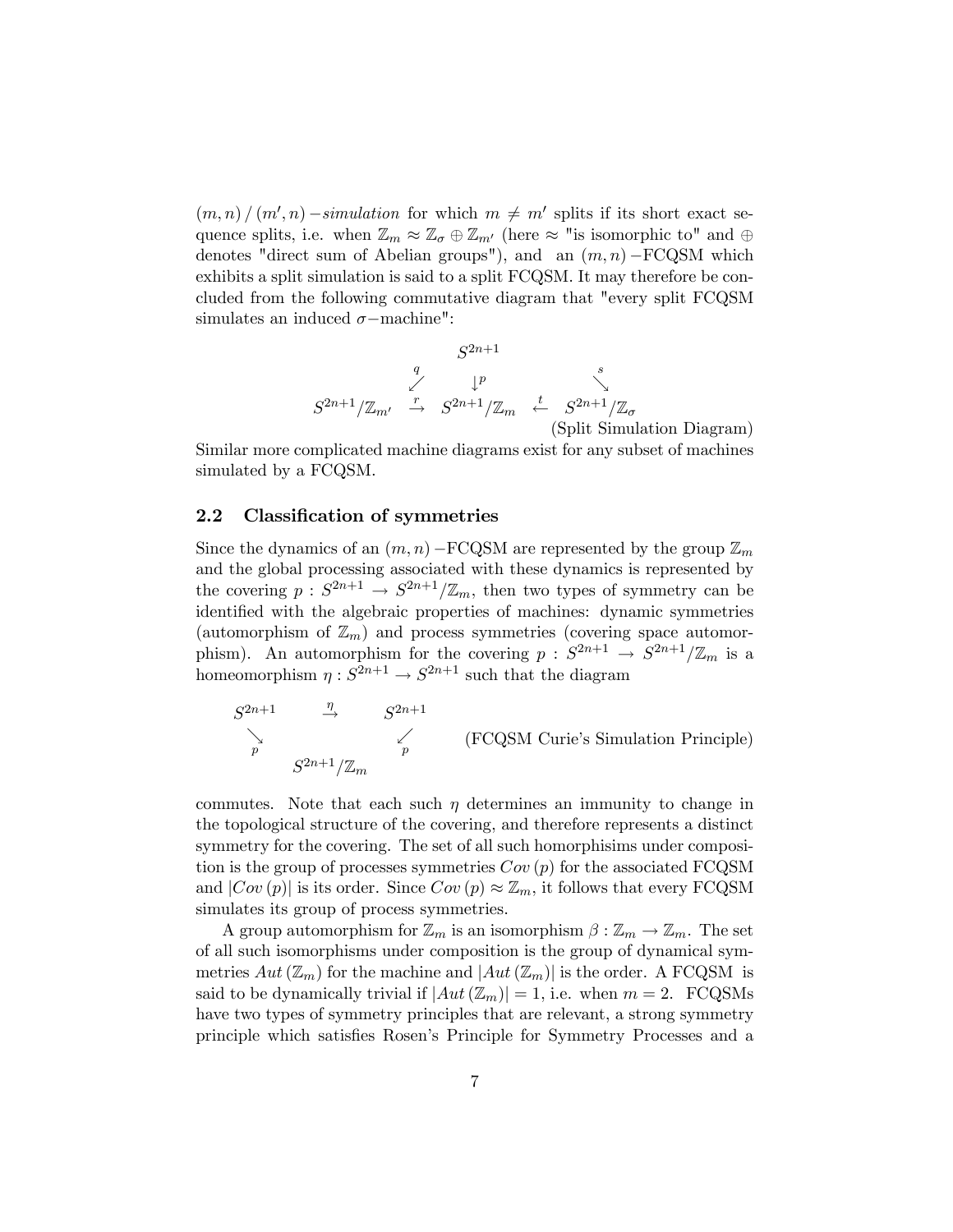weak version adheres to the Currie principle. The weak FCQSM symmetry principle asserts for all FCQSMs: "a process is more symmetric than the dynamics which performs it." This can be interpreted as a statement about the relative cardinalities of the distinct sets of dynamic and process symmetries and follows from the fact that  $|Aut(\mathbb{Z}_m)| < |Cov(p)|$  (see [16]). The strong FCQSM symmetry principle asserts that for all strongly symmetric FCQSMs: "the group of dynamical symmetries is isomorphic to a subgroup of the group of process symmetries." This strong version is a symmetry conservation principle for  $FCQSMs$  which requires that for a strongly symmetric machine a faithful copy of the group of dynamic symmetries is always contained within its group of process symmetries.

Using special machines with simulation ratios given by  $\frac{m}{\phi(m)}$ , where  $\phi$  is the Euler totient and the  $(\phi(m), n)$  – FCQSM is referred to as the  $\phi$ -machine, one can deduce several classification theorems:

- 1. A dynamically non-trivial strongly symmetric FCQSM simulates its associated  $\phi$ -machine.
- 2. If a dynamically non-trivial FCQSM is not capable of simulating its associated  $\phi$ -machine, then it is strictly weak (FCQSM are strictly weak when it is not strongly symmetric).
- 3. Every  $(m, n)$  FCQSM for which m is odd is strictly weak.

It is shown in [16] that while every FCQSM is weakly symmetric, not all FCQSMís are strongly symmetric. Thus, we have the implication that

#### strong FCQSM symmetry principle  $\Rightarrow$  weak FCQSM symmetry principle

is valid but the converse isn't. So that the set  $S$  of machines that satisfy the strong principle are proper subsets of the set  $\mathcal W$  of all FCQSM's. Within this context, such weak FCQSM's in the set  $W - S$  violate Rosen's Symmetry Principle for Processes. Furthermore, from [16] we find:

**Theorem 1** If a FCQSM adheres to Rosen's Symmetry Principle for processes, then m is even and  $Aut(Z_m)$  is cyclic.

Thus, one may classify FCQSMs according to whether they are in set  $S$  or in set  $W-S$ . We pose the question "does this symmetry based dichotomy indicate the existence of a fundamental difference between these machine  $classes$ <sup>n</sup> This question is difficult in general to answer. However, we can provide further insight into the answer to the question by quantifying aspects of these principles using the notions of efficiency and entropy.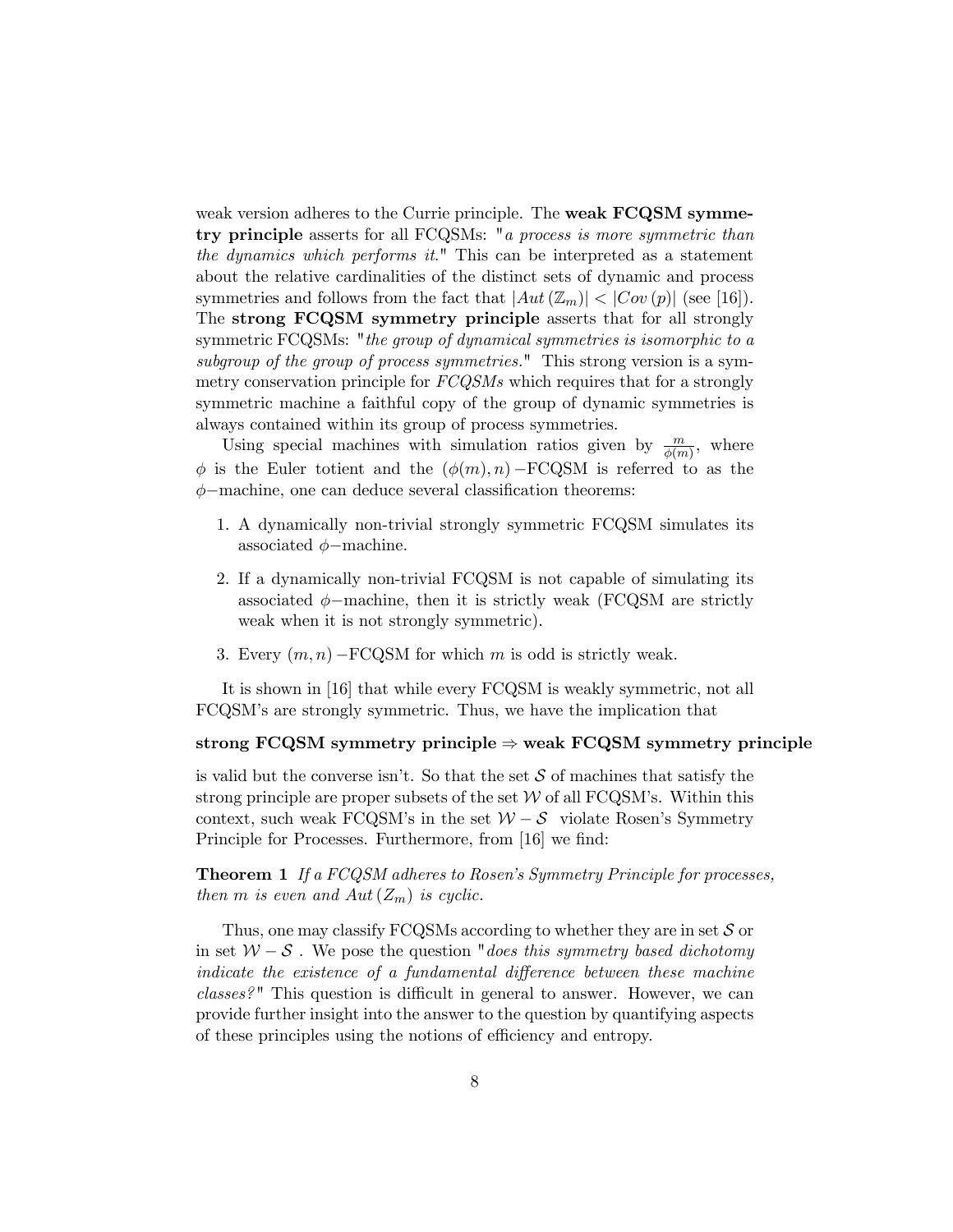#### 2.3 Efficiency and Entropy

In the language of categories, the homotopy functor can be employed to define an *induced topological complexity index*  $\Gamma_{m,n}$  associated with FCQSM processing. In particular, this index can be defined as  $[16]$ 

$$
\Gamma_{m,n} = |\Pi_1 (S^{2n+1}/\mathbb{Z}_m) - \Pi_1 (S^{2n+1})|
$$
  
=  $|\mathbb{Z}_m| - 1$   
=  $m - 1$  (4)

where  $\Pi_1(X)$  is the fundamental group for the topological space X. Note that  $\Gamma_{m,n}$  measures differences in the number of one dimensional holes found in the quotient space and  $S^{2n+1}$  (i.e., between the "processed" space  $S^{2n+1}/\mathbb{Z}_m$  and the "unprocessed" space  $S^{2n+1}$ ). But  $|Aut(Z_m)| = \varphi(m)$ , where  $\varphi$  the Euler totient function [25]. This is the number of dynamic symmetries for a FCQSM of order m. Also, since  $\varphi(m) \leq m - 1 = \Gamma_{m,n}$ , then

$$
|Aut\left(Z_m\right)| \le \Gamma_{m,n} \tag{5}
$$

which states that the number of dynamic symmetries for a FCQSM can never exceed the increase the number of one dimensional holes induced by its processing. Note, there are two possibilities for m:

**Case 1:** When m is a prime, then  $\varphi(m) = m-1 \Rightarrow |Aut(Z_m)| = \Gamma_{m,n}$ . **Case 2:** When m is not a prime, then  $\varphi(m) \leq m - 1 \Rightarrow |Aut(Z_m)| \leq$  $\Gamma_{m,n}$ .

This can be interpreted as saying something about the "dynamic efficiency" of a machine in terms of processing induced holes. Specifically, if dynamic symmetries are viewed as "tokens" which are "spent" producing holes during processing, then FCQSM's can be classified according to

"a prime FCQSM (for which m is a prime number) uses all of its tokens during processing to make the holes, whereas a non-prime FCQSM (for which m is not a prime number) doesn't, i.e. non-prime FCQSM's are more efficient than prime FC- $\text{QSM's."}$ 

Thus we can say, that –excluding the prime machines of order  $m = 2$ even machines of order  $m' = 2m$  are more efficient than machines of order m. To see this, let the distinct prime divisors of m be  $p_1, p_2,...,p_k$ . Since

$$
\varphi(m) = m\left(1 - \frac{1}{p_1}\right) \dots \left(1 - \frac{1}{p_k}\right) \tag{6}
$$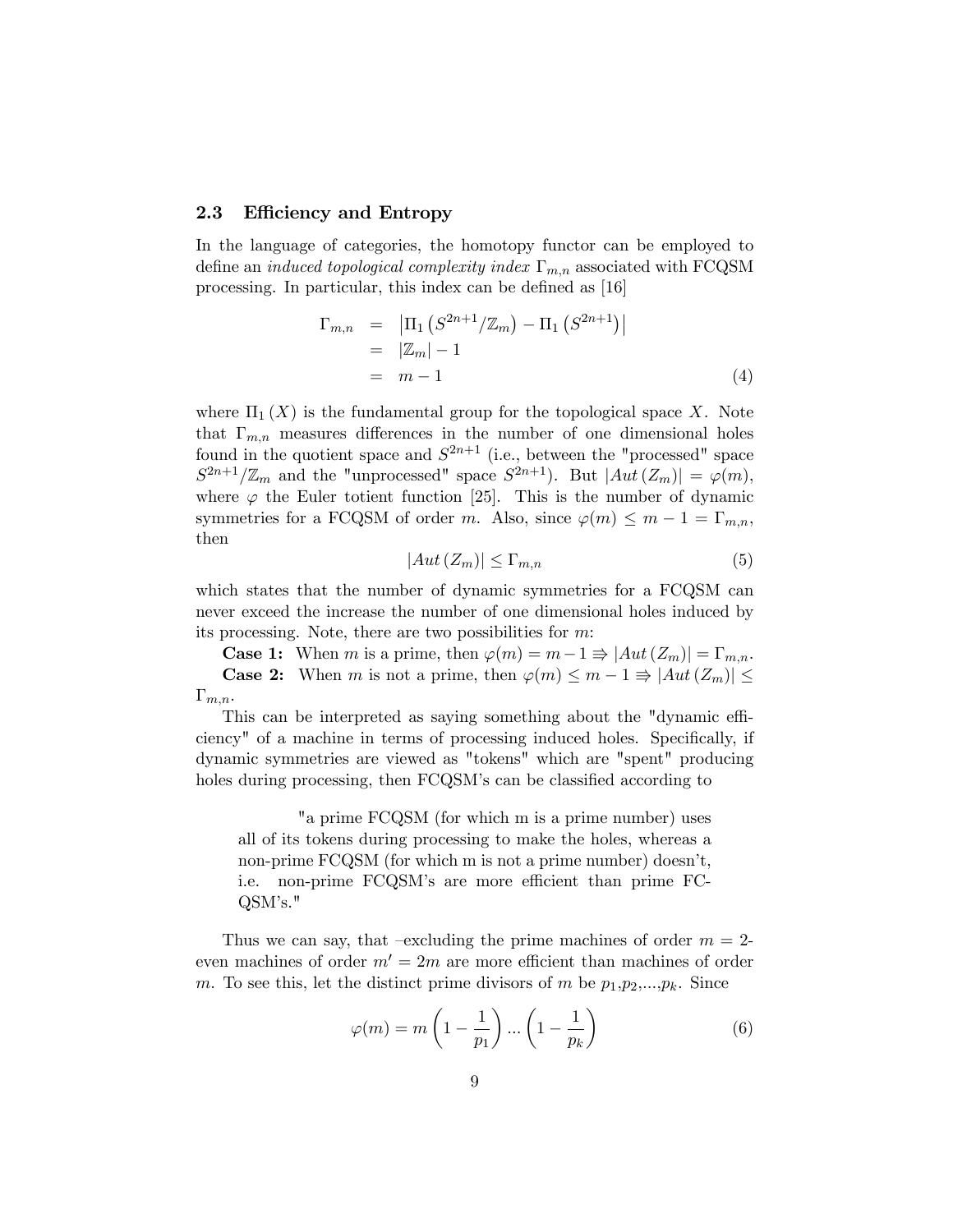and

$$
\varphi(m') = m' \left(1 - \frac{1}{2}\right) \left(1 - \frac{1}{p_1}\right) \dots \left(1 - \frac{1}{p_k}\right)
$$
  
= 
$$
\frac{m'}{2} \left(1 - \frac{1}{p_1}\right) \dots \left(1 - \frac{1}{p_k}\right)
$$
  
= 
$$
m \left(1 - \frac{1}{p_1}\right) \dots \left(1 - \frac{1}{p_k}\right),
$$

then

$$
\varphi(m) = \varphi(m'). \tag{7}
$$

The m' machine produces  $2m - 1$  holes in the quotient space using  $\varphi(m)$ tokens, whereas the m machines produces  $m-1$  holes using the same number of tokens. Thus  $m'$ -machines are more efficient than the m-machine with its token usage. An amusing way to think about this is to imagine them as Pacmen that consume spheres and produce from them new topological spaces with even more holes than the sphere. Each hole has a cost requiring the expenditure of tokens by a FCQSM Pacman. The efficiency of the process of consumption is measured by the number of tokens it takes to produce a hole. The fewer the tokens, the more efficient the machine, the more tokens it takes, the less efficient the machine.

We can relate efficiency to the concept of entropy as well by using the definition of thermodynamic efficiency  $[6]$ . If we denote the least work rate required by an actual task as the rate  $\dot{W}_{\rm least}^{\Leftarrow}$  and the actual energy source consumption rate  $\dot{W}_{\text{most}}^{\Leftarrow}$ , then the thermodynamic efficiency or effectiveness  $\epsilon$  is

$$
\epsilon = \frac{\dot{W}_{\text{least}}^{\Leftarrow}}{\dot{W}_{\text{most}}^{\Leftarrow}} \tag{8}
$$

The effectiveness measures the degree to which processes being carried out are reversible ( $\epsilon = 1$ ) or irreversible ( $\epsilon < 1$ ). Effectiveness can also be expressed as

$$
\epsilon = 1 - \frac{T_R \dot{S}_{\text{irr}}}{\dot{W}_{\text{most}}^{\Leftarrow}} \tag{9}
$$

where  $\dot{S}_{irr}$  is the total rate of entropy generation by an irreversible source and  $T_R \dot{S}_{irr}$  is the lost work rate. Thus we can define the entropy in terms of the efficiency as

$$
T_R \dot{S}_{irr} = (1 - \epsilon) \dot{W}_{most}^{\Leftarrow}.
$$
 (10)

For the Pacman eating the sphere, make the replacement

$$
\dot{W}_{\text{least}}^{\Leftarrow} \to \dot{W}_{\text{least}}^{\text{token}} = \varphi(m),\tag{11}
$$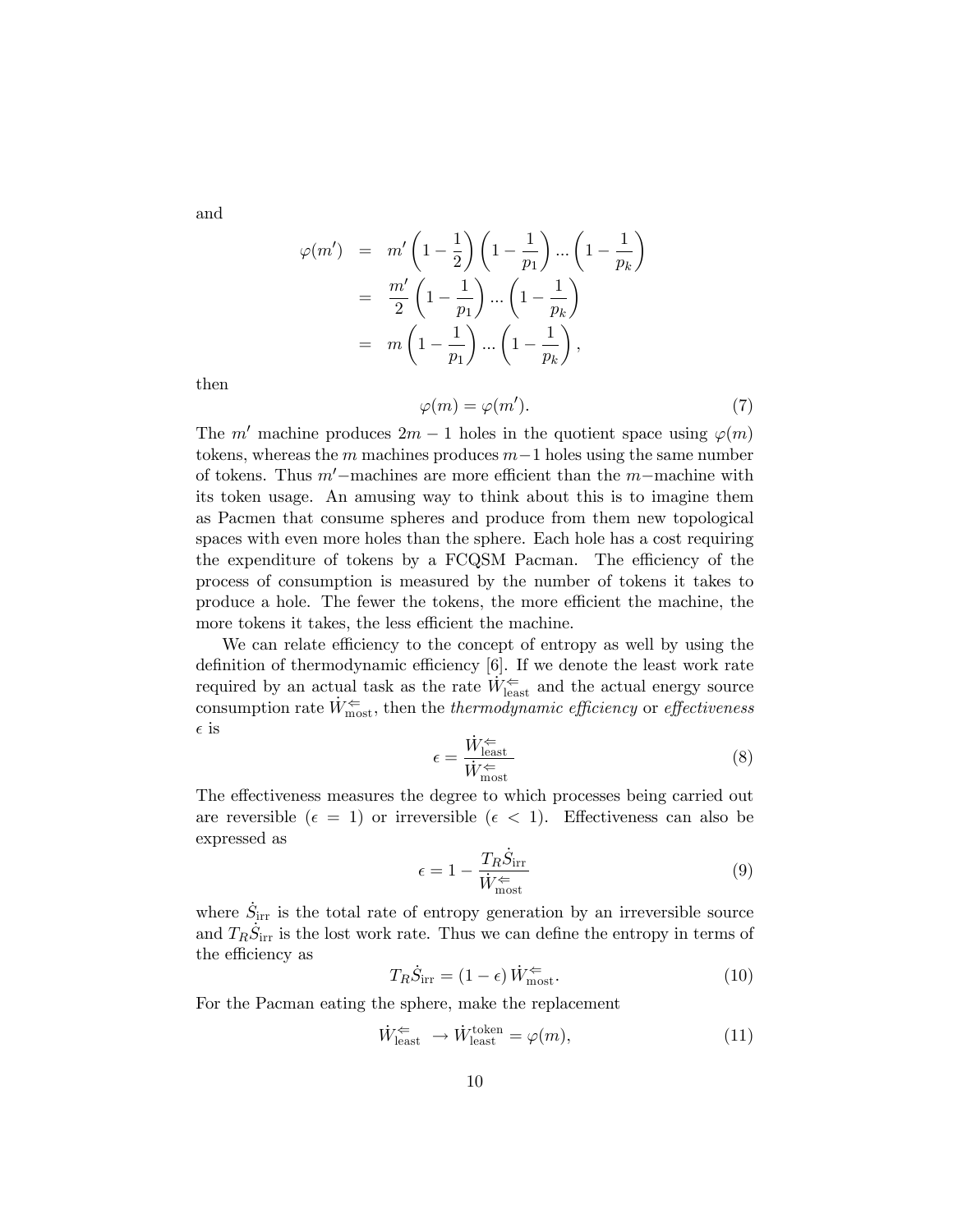and

$$
\dot{W}_{\text{most}}^{\Leftarrow} \to \dot{W}_{\text{most}}^{\text{token}} = m - 1,\tag{12}
$$

so the efficiency is

$$
\epsilon(m) = \frac{\varphi(m)}{m-1}.\tag{13}
$$

Now since we are discussing FCQSM's, define  $T_R \dot{S}_{irr} = S^{\text{token}}(m)$  so that the token entropy is

$$
S^{\text{token}}(m) = m - 1 - \varphi(m). \tag{14}
$$

The definition of token entropy and efficiency are consistent with our discussion from above.

Two observations about this entropy can be made from this expression for the entropy given the properties of the Euler totient function:

- 1. The entropy is always greater than or equal to zero (it is zero when  $\varphi(m) = m - 1$ , e.g. m prime.
- 2. Since, for  $m \neq 2, 6, \varphi(m) \geq \sqrt{m}$  and  $m \sqrt{m} \geq \varphi(m)$ , then

$$
S^{\text{token}}(m) \ge \sqrt{m}.\tag{15}
$$

so the entropy growth is a function for all machines with  $m \neq 6$ .

Some additional comments can be made about the token entropy that are related to the symmetry evolution principle. Rosen has noted the correspondence

degree of symmetry 
$$
\Leftrightarrow
$$
 entropy (16)

which suggests that there should be an equivalence between the symmetry evolution principle and the second law of thermodynamics. Within the context of dynamical symmetries and their number, what we have shown above is consistent with the more general result that a fundamental relation exists between entropy and symmetry.

#### 2.4 Implications for Machine Intelligence

We suggest that the ability of a system to internally simulate aspects of its internal dynamics has implications for machine intelligence (internal simulation of external behavior of the world being a form of intelligence) as well as possibly for other forms of intelligence. One observation related to entropy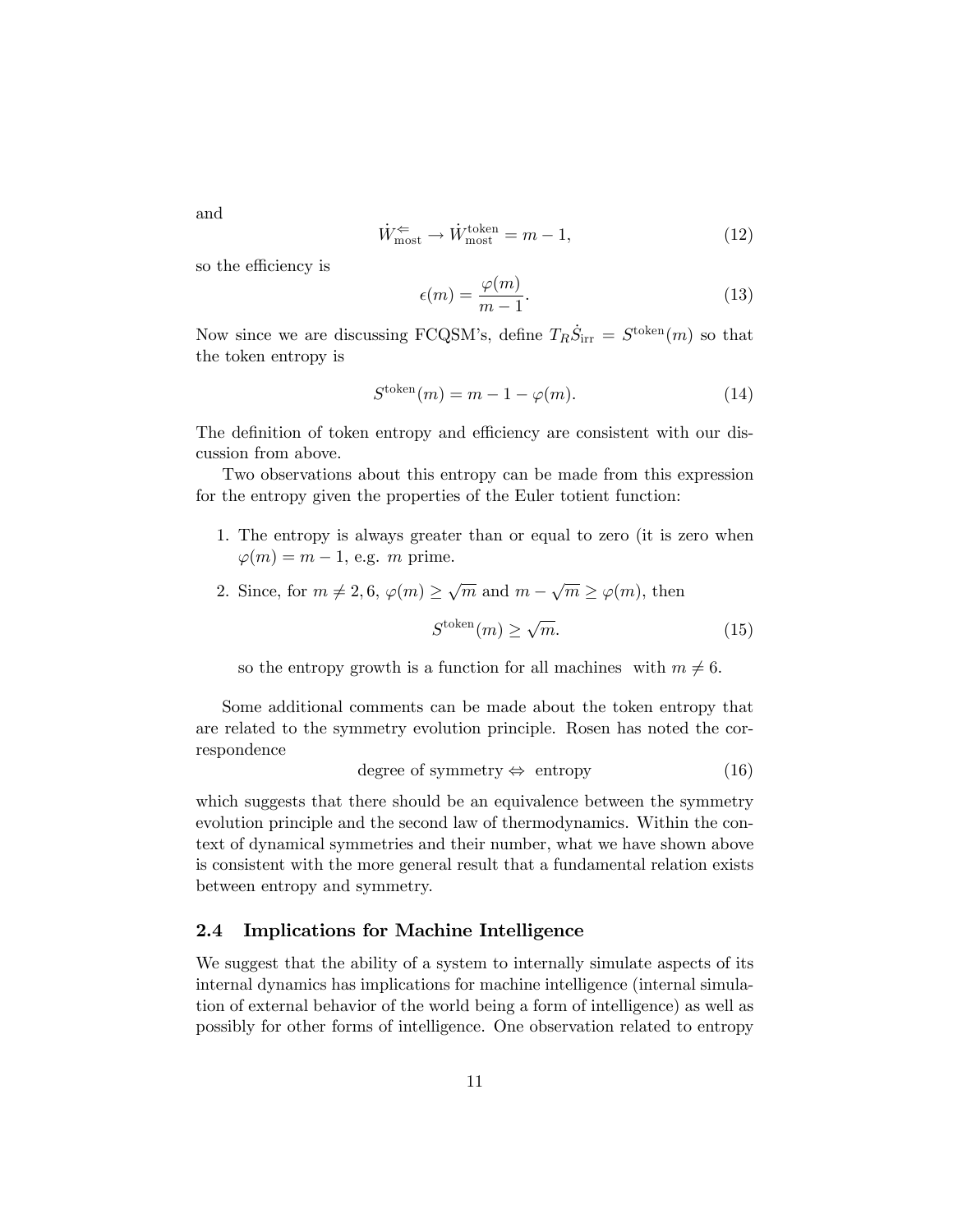is that the FCQSM's of prime order have zero entropy and non-prime machines have positive entropy. Included in this class of machines with positive entropy are dynamically non-trivial strongly symmetric machines (Theorem 1 above) which can simulate their dynamic symmetries. Perhaps the associated non-zero entropy is necessary condition that must be satisfied in order for systems to construct internal dynamical simulations (and other forms of self knowledge). The ability to predict dynamical behavior is centrally important to survival in the real world (e. g. kill it, eat it, rob it, or have sex with it; the usual human preoccupations).

If an agent can model its environment (construct an internal simulation), then it can exploit it to its advantage. This is almost a principle of ontology that explains some aspects Darwin's survival of the fittest by removing the tautology. It can also be deduced that successful models that enable one to predict have the following attributes:

- 1. An internal model for an agent must capture some significant (statistically significant effect on probability of survival) aspect of the external world.
- 2. The processing speed for the internal model must synchronize with the external behavior of the world (clock symmetry) in a manner that makes prediction meaningful and useful.
- 3. The model of the external world's environmental features must have a finite length description that has a useful approximation in raw form or is compressible to a form that is storable.
- 4. The reward for expending effort to model the external world exceeds the effort required to accomplish it.
- 5. Change occurs on a time scale that makes agent modeling useful.
- 6. Abstraction to finite symbols to model the external world can be accomplished at a reasonable error transcription rate.
- 7. The agent's model correction mechanism exists and is effective.

Because the types of machines we have talked about are so simple, we have made an inductive leap in asserting more general properties of "intelligent behavior" for agents and perhaps needs further justification. To more fully discuss these matters, we consider machines that manipulate symbols in light of what the impact of what we have learned from the symmetry properties of FCQSMs.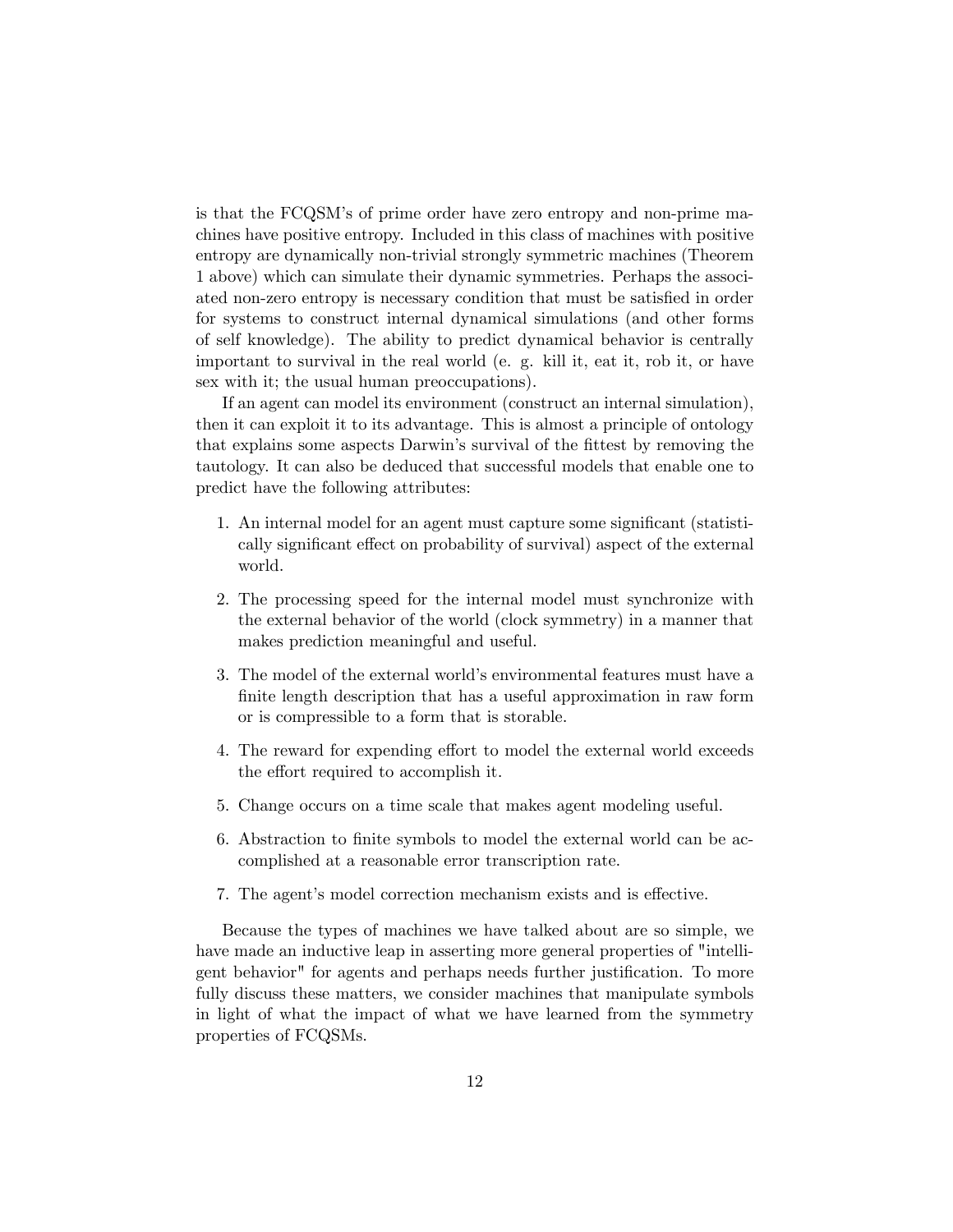### 3 Symbolization

As part of the process of abstraction, we don't have to deal with numbers. Instead we model process as collections of symbols. With structures which are interpreted as words, we can produce models which employ transformational process on symbols rather than numerical procedures employing numbers. These modeling structures resemble that of an automata ([10], [11], [17]) so "computation" can be considered to be processes that engage in translations of one word into another. Note computation can always be cast in terms of symbolization. Classical computability theory is structured around the formal notion of a classical Turing machine in terms of effective processes, i.e. those processes which can be performed in a determinate and precisely specified manner using steps which can only be executed by finite mechanical means. Thus, in order that a process be effective, it must possess the following properties: **mechanistic**- it consists of a finite sequence of instructions each of which can be carried out without insight, ingenuity or guesswork; deterministic- when presented with an input string, it always produces the same result. Besides the Turing machine, one can discuss computation in terms of algorithms that operate directly on symbols. With a viewpoint of the symbolic in mind, computation can be viewed as the execution of an algorithm. An algorithm can be viewed as a finite set of rules that solve a specific type of problem. Informally, there are five important features of an algorithm that characterize it completely [11]:

- 1. **Finiteness:** The algorithm must terminate after a finite number of steps. (A procedure that has all the other characteristics of an algorithm except finiteness is a *computational method*.)
- 2. **Definiteness:** Each step must be precisely defined, so actions can be both unambiguously and rigorously specified. (This implies the requirement for formal programing languages that are designed so that each step in an algorithm has a definite meaning. An execution of an algorithm in a programing language is termed a program.)
- 3. Inputs: An algorithm has zero or more quantities that are provided to it before the algorithm starts execution that are taken from a specified set of objects.
- 4. Outputs: An algorithm has quantities termed outputs that have a specified relationship to the inputs to the algorithm that are also to be taken from the same collection of objects responsible for the inputs.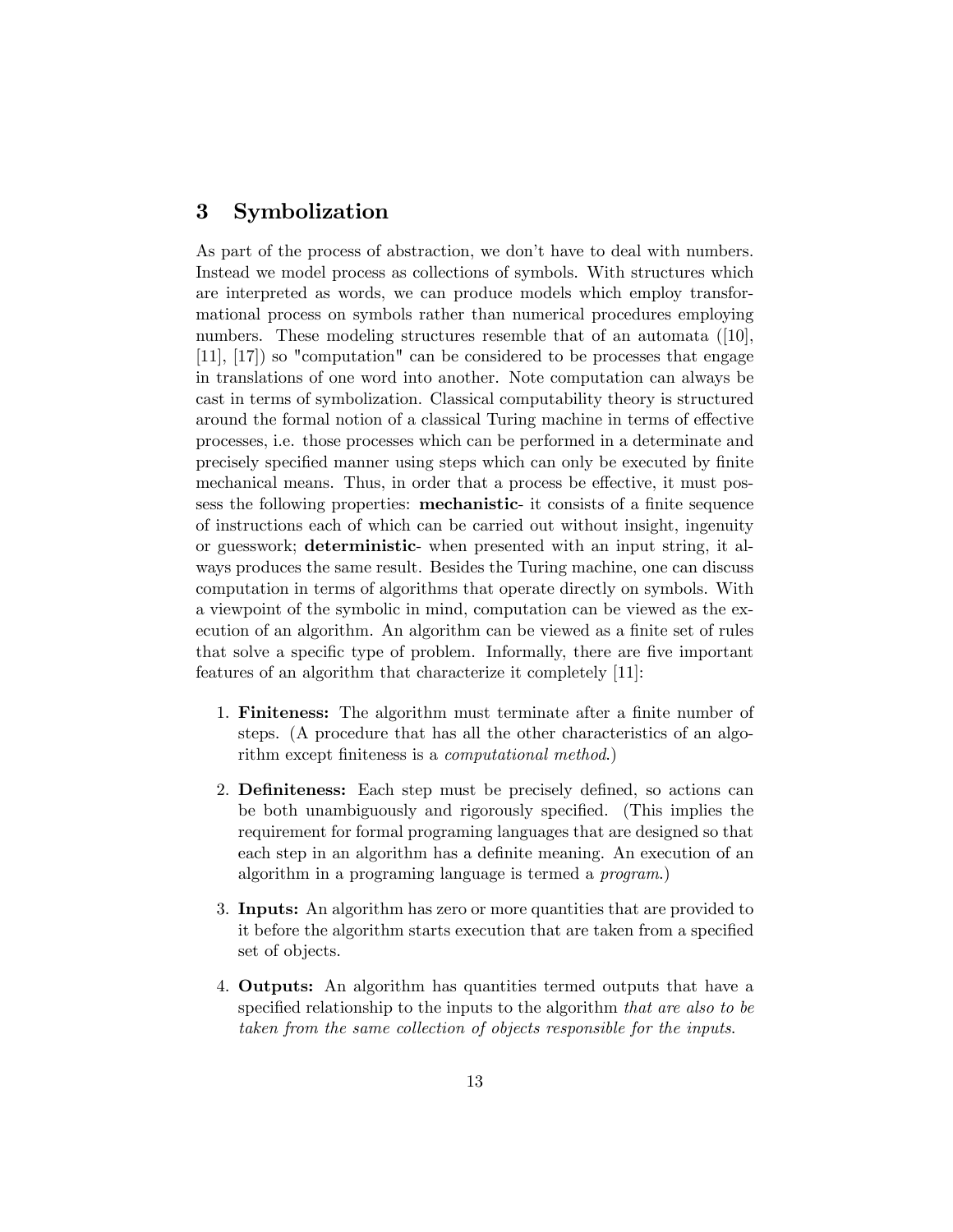5. **Effectiveness:** An algorithm should be sufficiently basic that all its operations can be carried out exactly in a finite length of time by someone using a pen and paper. (An algorithm cannot be stated in terms of a property that is not already algorithmic or in terms of nondefined objects, infinite decimals or a typical cooking book recipe for example.)

While these capture what naturally meant by an algorithm, one can adapt a more formal specification of an algorithm based on the model of algorithms proposed by Markov [11]. One must also have a notion of the problem formulated in the proper language relative to the symbol set.

Any notion of what constitutes a problem starts with a formulation that is expressed in a particular language. Being a language, it is by necessity an expression of a sequence of symbols within that language (with the understanding that a blank, which is used to separate words is a symbol in its own right.) An alphabet  $\yen$  is a non-empty finite collection of words. We also require that sequences formed from the alphabet be a denumerable sequence. One can then define a **word** in  $\ddot{x}$  to be any finite sequence of symbols in  $\mathcal{F}$ . (One also needs an empty word  $\Upsilon$ .) For a word P that is denoted  $S_{j_1}...S_{j_k}$  and a word Q denoted  $S_{r_1}...S_{r_m}$ , the juxtaposition  $PQ$  is  $S_{j_1}...S_{j_k}S_{r_1}...S_{r_m}$  of the two words. Note that juxtaposition has the properties  $\hat{P}\Upsilon = \Upsilon P = P$ , and  $(P_1P_2)P_3 = P_1(P_2P_3)$ . An alphabet A is an extension of an alphabet B iff  $B \subseteq A$ . If an alphabet is an extension of another alphabet, then any word in the second alphabet is in the extension of the alphabet. An **algorithm in** an alphabet A is a computation  $\pounds$  that has the properties previously described whose domain is a sub-collection of the words of A and values are also in A. If P is a word in  $A$ ,  $\mathcal L$  is applicable to P if P is in the domain of  $\mathcal{L}$ ; if  $\mathcal{L}$  is applicable to P, we denote its value by  $\mathcal{L}(P)$ . An algorithm over an alphabet A means that  $\mathcal{L}$  is in an extension B of A. One can then use a single operation, substitution of one word for another as the basis for construction of all algorithms. These simple definitions provide all that is necessary to construct a theory of computation where the algorithms are rules for transformation of one word into another.

## 4 Implications of Rosen's Principle for Symbolization

Given a dynamic model, it is always possible to arrive at a symbolic model that is entirely equivalent to the dynamic model ([3] and [13]) by using a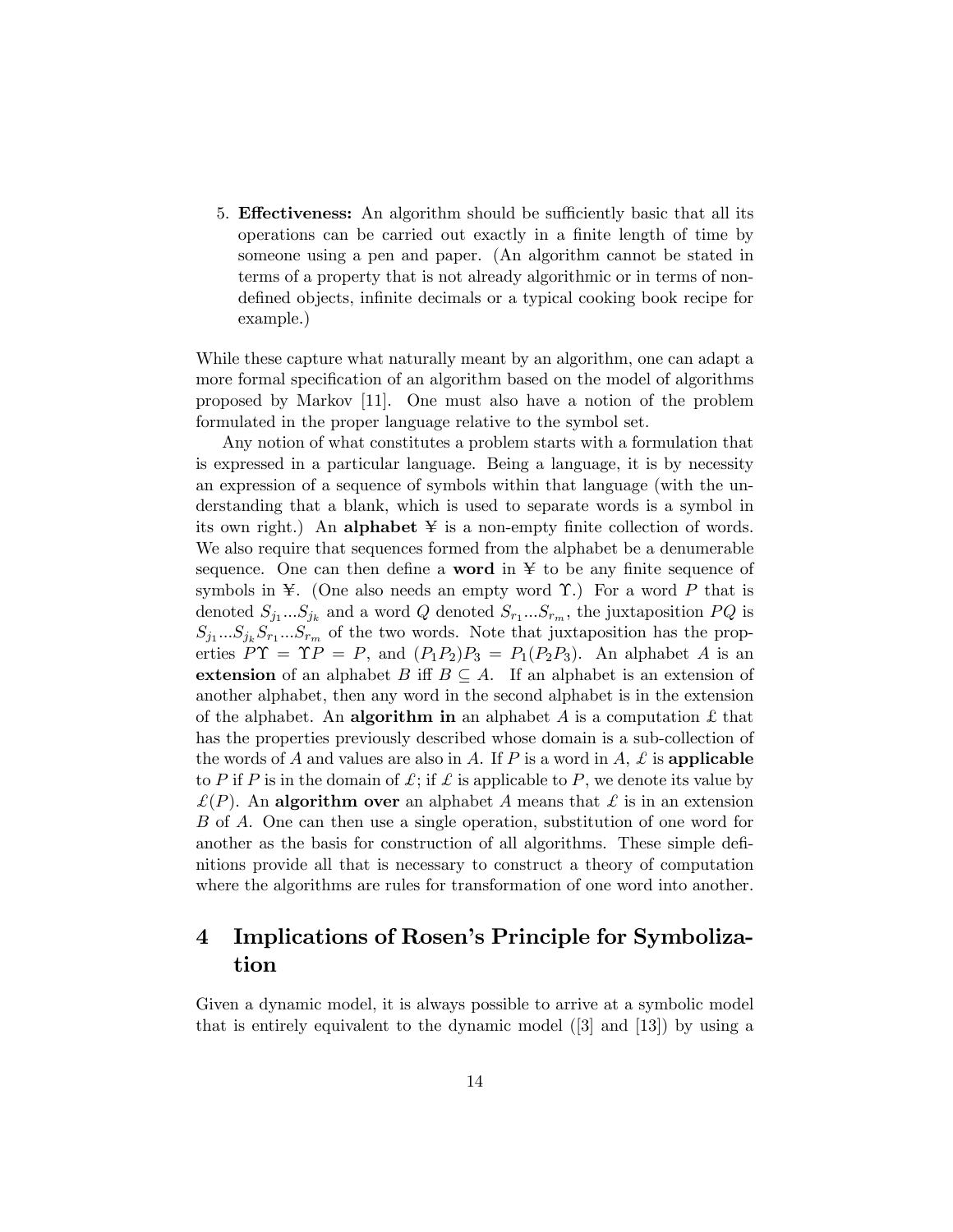sensor as the (symbolic) transformation device that translates measurements into a finite alphabet which spans the space of possible descriptions. (Note that this observation is implicit in all of Shannon's work on information theory  $[21]$ .) Using a finite alphabet of N symbols, one can define a 'symbolic space' associated with a dynamics model. For our purposes, the elements of  $\sum_N$  are all finite strings of symbols. (Note in other applications the strings can be infinite.) A process that takes measurements and maps them into observations, e.g. the mapping transforms of analog sensor information into symbols that can be concatenated into strings drawn from a model based symbol set. The reduction to a symbol alphabet has symmetry issues [8] that can be associated with either dynamic or process symmetries:

- 1. Model Typing (process symmetry): How many symbols are sufficient to characterize the measurements?
- 2. Model Association (both): How does one associate a measurement vector  $|M\rangle$  with the symbol set?
- 3. Model Genotype (dynamic symmetry): A genotype for a measurement is an assignment or association of the measurements  $|M\rangle$  to the vector of possible model types

$$
[\lambda_1^x x_1, \lambda_2^x x_2, \dots, \lambda_n^x x_n, \lambda_1^y y_1, \lambda_2^y y_2, \dots, \lambda_n^y y_n, \lambda_1^z z_1, \lambda_2^z z_2, \dots, \lambda_n^z z_n]
$$
 (17)

where the  $\lambda_i^{()}$ 's represent the degree of belief that the symbol is representative of measurement. Note, by exhaustion, we require

$$
\sum_{i=1}^{n} \lambda_i^{()} = 1
$$
 (18)

For convenience, it is useful to adjoin the additional symbol 0 to the set so we can deal simply with the case  $\lambda_j^{(i)} = 0$ .

- 4. Model Clarity (process symmetry): A model has clarity if we have a high degree of confidence that a single symbol represents it, while it is maximally unclear if  $\lambda_j^{()} = \frac{1}{n}$  where *n* is the number of symbols.
- 5. Model Age (dynamic symmetry): The age of a genotype is the number of data updates  $k$  that have lead to the present genotype, for example this would be represented in a genotype as:

$$
\left[\lambda_1^x x_1(k), \lambda_1^y y_1(k), \lambda_1^z z_1(k)\right] \tag{19}
$$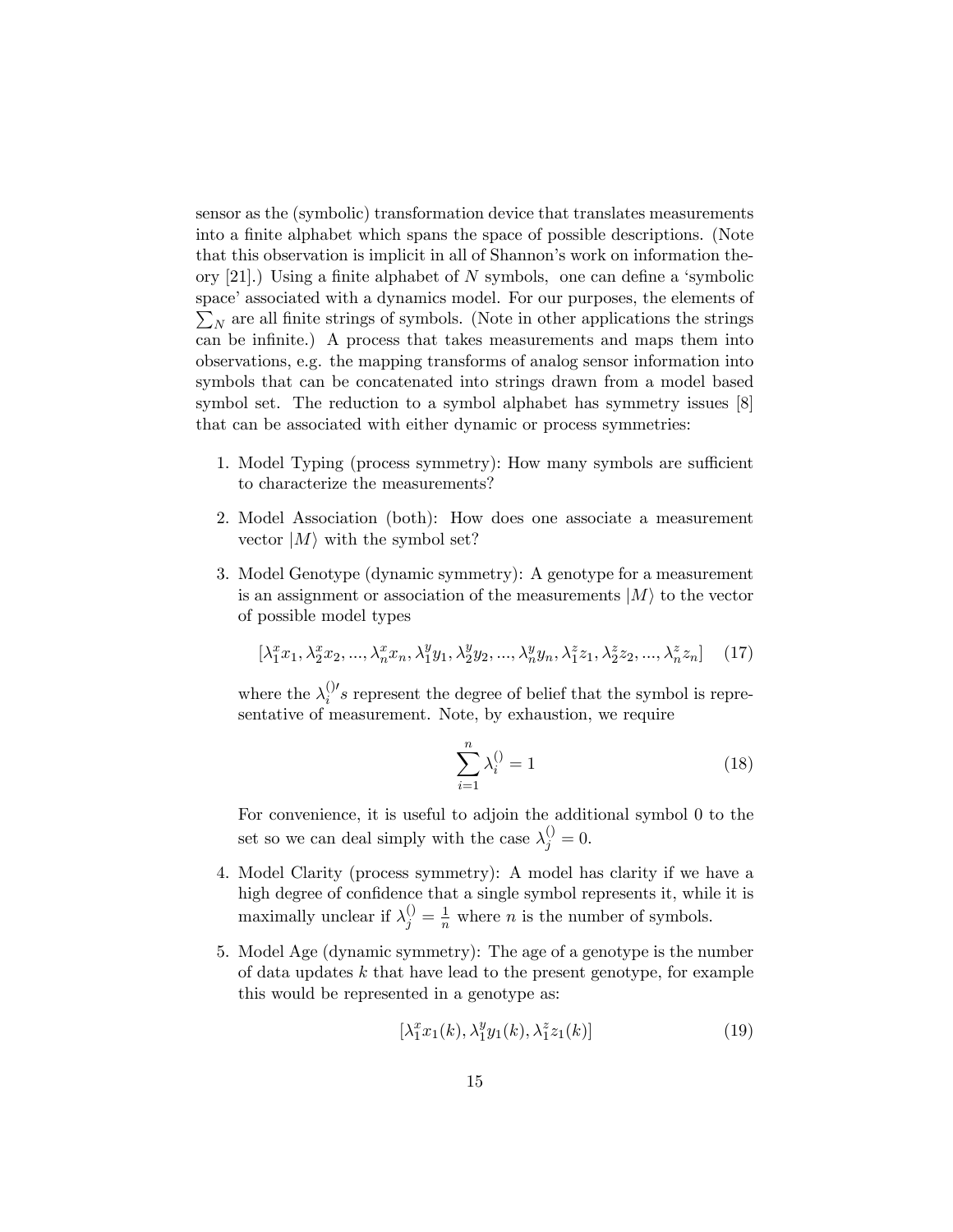- 6. Transcription Accuracy (Noise Effects) (both): The effect of noise is to determines the model algebra behavior.
- 7. Model Algebras (both): There are several different algebras associated with the dynamics of mapping of the data into model type. By algebra we mean that there are mappings associated with the data transcription to model type (*measurement algebra*), the algebra associated with updating a genotype from one update to the next *(transition algebra)*, and if the genotype has limited clarity, only a sub-algebra of the model symbols may be in play rather than all of them for small age differences *(clarity algebra)*. The subgroups of the permutation group are a means for discussing these models.
- 8. Model Typing or Identification (process symmetry): If we have a series of model genotypes and have been able to infer a model algebra associated with that genotype, then an additional inference can be formed that allows one assign an additional symbol drawn from a new symbol set [19]. This typing symbol set is a higher level alphabet that is largely non-dynamic. It has the specific characteristics of what we might term- as drawn from biological nomenclature- a species. Drawing the inference of a species from model typing sources can be also termed identification.

The measurement process lends itself to the speciation of the continuum by reducing all possible measurements to a finite symbol alphabet. The simplest alphabet, which is used in classical logic gates, is based on voltage signals which are reduced to the symbolic level by a measurement/conversion process to the symbols 1 and 0. For example, the simplest case of a universal symbolization is the conversion of an analog signal into a digital signal set, specifically the analog-to-digital  $(A-to-D)$  converter [14]. Formally, an Ato-D converter takes a continuous real time signal  $t \mapsto x(t)$   $(t \geq 0)$  and generates an output sequence  $\{\widehat{x}_k : k \in \mathbb{Z}^+\}$  from a finite alphabet J. The A-to-D converter produces a symbol  $\widehat{x}_k$  at a time  $k\widehat{\tau}$ , where  $\widehat{\tau}$  is a prescribed sampling interval for  $\tau > 0$ . Note, this process is inherently nonlinear as are most symbolic conversion processes, though this is not widely acknowledged.  $\sum_2$  is in the set of all finite strings of  $0's$  and  $1's$ . When dealing with Thus a digital symbol set consists of the two symbol alphabet  $\{0, 1\}$  so that communication or digital encoding, words or messages consist of long strings of ones and zeros which are elements in  $\sum_2$ .

Without numbers, we do not have a precise grammar which can be interpreted additional degrees of freedom (in physics parlance). This allows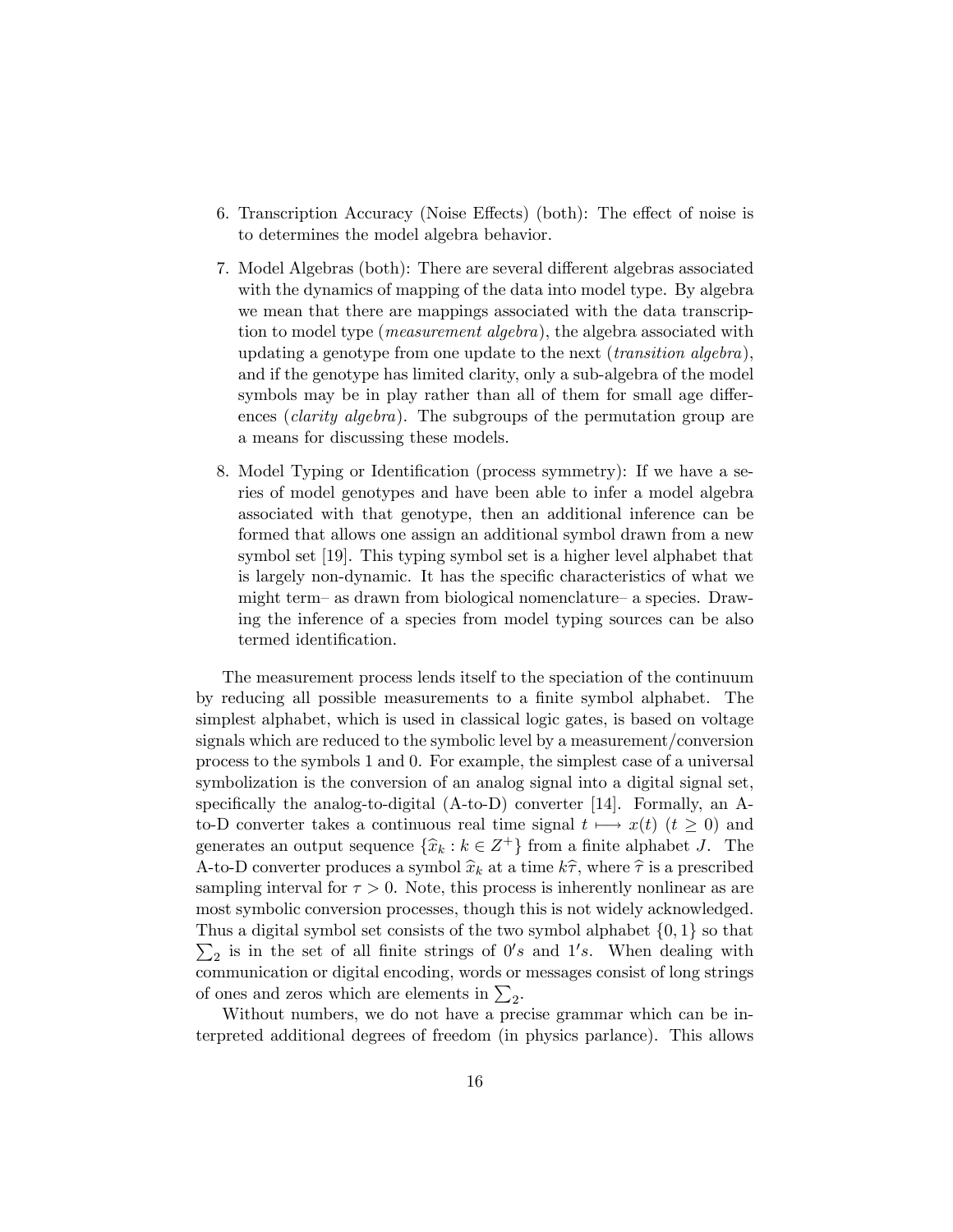multiple deconstruction in terms of symbolic models rather than a single deconstruction. Reduction of signals to symbols exhibit a variety of symmetries that are associated with the process. Because the alphabet of symbols is Önite, they represent classes that have a degree of invariance because of the inability to distinguish between them (an example of this is translational invariance). At least one form of invariance that is necessarily required for any type of symbolization is the identity. Also, one can define an equivalence relation upon a set of signals using a mapping  $S$  from signals  $v$  onto symbols, i.e.

$$
v->S(v). \t\t(20)
$$

If u and v are arbitrary signals, then one can write  $u \sim v$  if  $S(u) = S(v)$ . With an alphabet, there is an inherent uncertainty in the assignment of signal to symbol which can be symbolized as  $P(s/v)$  which is the probability that the symbol s is the correct representation of some part of the signal space spanned by a signal set provided the corresponding signal is  $v$ . A further explanation for the symbolic basis for measurement [23].

### 5 Conclusions

Curie's principle has appeared in a number of unexpected regimes. Physics based modeling indicates that there are a variety of algebraic considerations that arise from symmetry considerations which suggest that there are physics based algebras awaiting our discovery. The interesting thing about these physical algebras is that they could motivate new forms of syntax as well as semantics. Thus, as practitioners of measurement, we can use measurement algebras as a means of providing insights into new mathematical objects, as well as new forms of syntax for use by mathematicians. By removing semantic assumptions from the objects, mathematicians can achieve clarity with regard to the syntax. This increases the rigor of usage by those engaged in the external world. Practical issues associated with the symbolization perspective force us to re-examine communication theory issues such as sampling, bandwidth, noise, and representation which arise from the symbolic rather than the numeric perspective. Issues such as require reformulation from the transformational perspective and lends itself to the discussion of the transformations of symbol sets by machines or algorithms.

There are several problematic observations that arise from consideration of the symbolic and simulation perspective that raise questions that category theory perhaps, can help answer. When converting a signal to a finite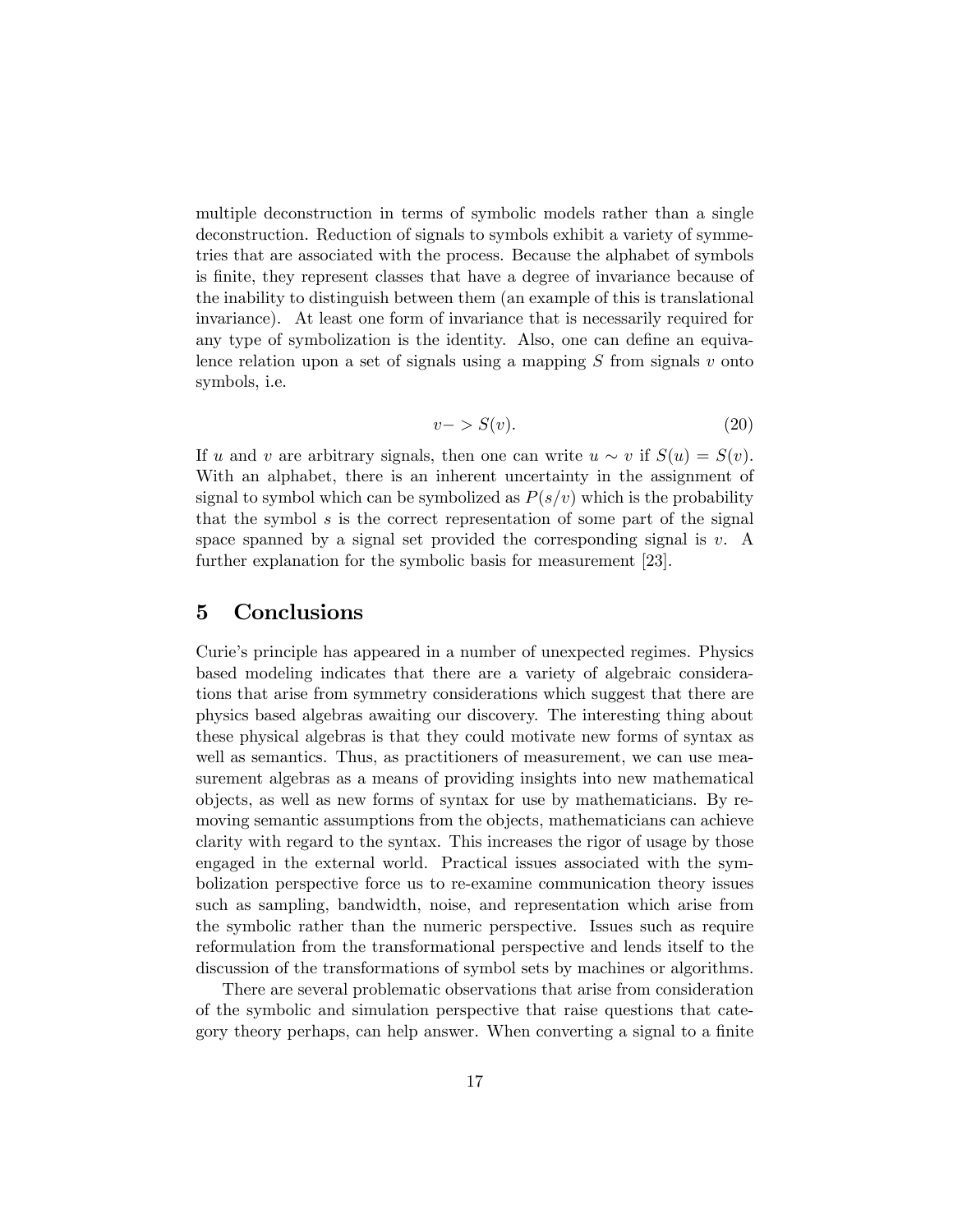string of symbols, it is not always possible to distinguish between analog features with low probability of occurrence. Thus, some features can arise in time series data that are ambiguous with respect to symbolic characterization. We pose the following question: Is it possible to develop categorical descriptions of ambiguity and the allied notion of entropy and study functorial relationships between these categories and the category of groups in order to provide insight into new symmetry based approaches to ambiguity reduction?

There is a hierarchical classification of machines that is naturally induced by the grammatical properties of the associated families of languages accepted by machines. We pose the following questions: Can functorial relationships be established between categories of machines and languages that suggest further refinements of and relationships between these classification schemes? and Can functorial relationships between a category of algorithms and the category of digraphs yield new and meaningful measures of algorithmic complexity?

There are many insights yet to be found by examining physical models from the symmetry perspective suggested by Rosen's generalization of the Curie principle.

### References

- [1] Chaitin, G. J., Algorithmic Information Theory Cambridge Tracts in Theoretical Computer Science 1, 1987.
- [2] Curie, P., "Sur la symetrie dans les phenomenes physiques d'un champ electrique et d'un champ magnetique," J. Phys. (3rd ser.)  $3\,393-415$ , 1894.
- [3] Devaney, R. L., Introduction to Dynamic Systems, Addison-Wesley, 1987.
- [4] Dyson, F. "Scientific Revolutions", The Sun, The Genome, and The Internet, Oxford University Press, 1999.
- [5] Ekert, A. and Jozsa, "Quantum Computation and Shor's factoring algorithmî, Reviews of Modern Physics, Vol. 68, No. 3, July 1996.
- [6] Gyftopoulos, E. P. and Beretta, G. P., Thermodynamics: Foundations and Applications, Dover Publications, 2005.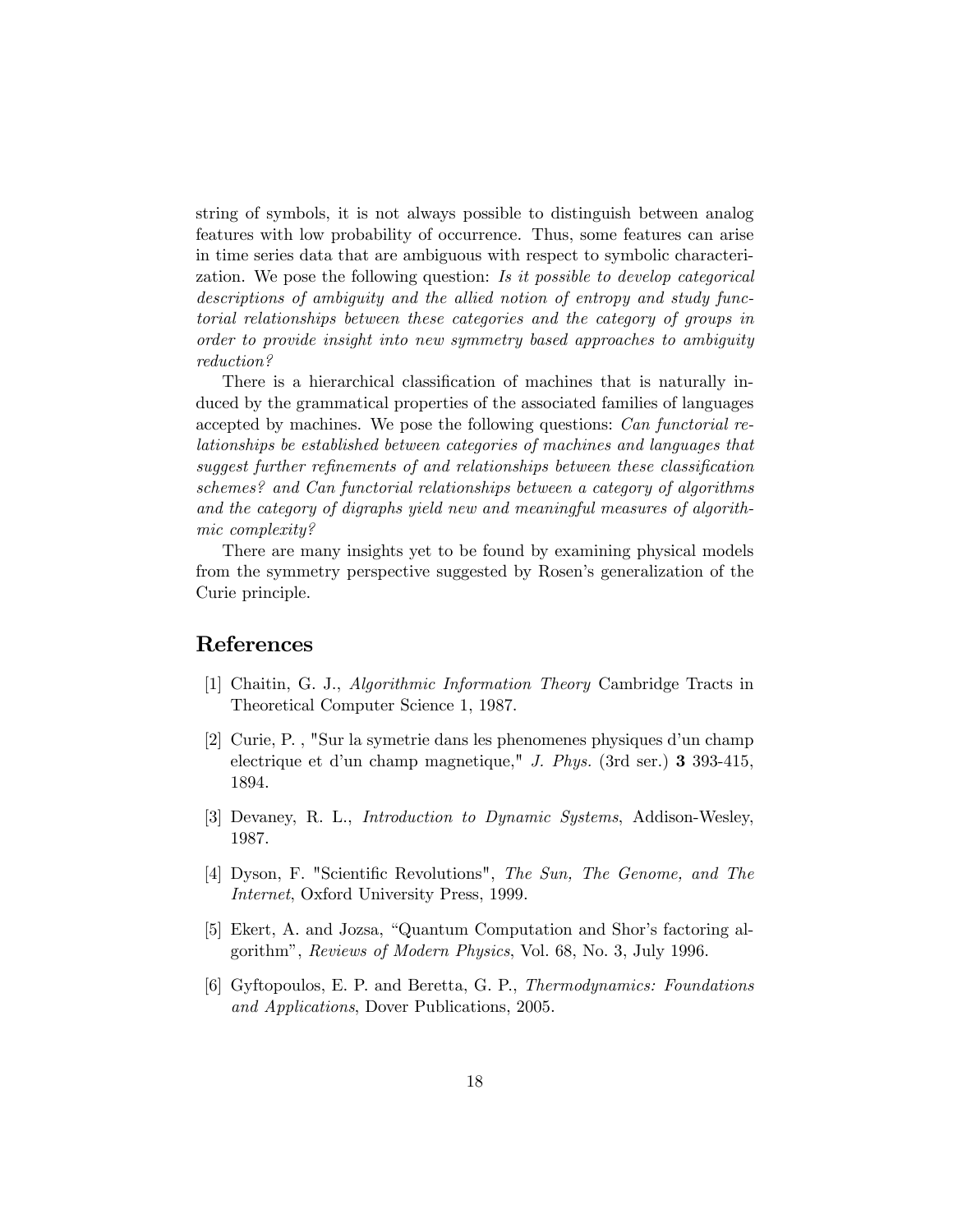- [7] Gray, J. E. and Vogt, A. J., "Is Symmetry Informative?", BioSystems 43 (1997), pp 55-61.
- [8] Gray, J. E. and Alouani, A. T., "Multiple model tracking using fuzzy clustering", SPIE Conference 5428, April 13-15, 2004, Signal and Data Processing of Small Targets 2004, Volume 5428.
- [9] Gudder, S.,"Basic properties of quantum automata", Found. Phys., 30, 2000.
- [10] Hopcroft, J. E. and Ullman, J. D., Introduction to Automata Theory, Languages and Computation, Addison Wesley, Reading MA, 1979.
- [11] Knuth, D. E., The Art of Computer Programing Volume 1, Fundamental Algorithms, Third Edition, Addison-Wesley Press, 1997.
- [12] F. W. Lawvere and S. H. Schanuel, *Conceptual Mathematics: A first* introduction to categories, Cambridge University Press, 1997.
- [13] Lawson, M. V., Finite Automata. CRC Press, 2003.
- [14] Lind, D. and Marcus, B., An Introduction to Symbolic Dynamics and Coding, Cambridge University Press, 1995.
- [15] Moore, C. and Crutchfield, "Quantum Automata and Quantum Grammars", arXiv.quant-phy/9707031v1, 16 July, 1997.
- [16] Parks, A. D. , "Finite cyclic quantum state machines: a topological perspective," J. Phys. A: Math Gen. 34 (2001) 5731-5743.
- [17] Papdimitriou, C. H. Computational Complexity, Addison-Wesley, Reading MA, 1994.
- [18] J. Rosen and P. Copie, "On symmetry in physical phenomena, symmetry of an electric field and a magnetic field," reprinted in J. Rosen (editor), Symmetries in Physics: Selected Reprints (American Association of Physics Teachers, Stony Book, NY, 1982.
- [19] Reed, M. "Algebraic Structure of Genetic Inheritance", Bulletin of the AMS, 1997
- [20] J. Rosen, Symmetry in Science: An Introduction to the General Theory , Springer-Verlag New York, 1995.